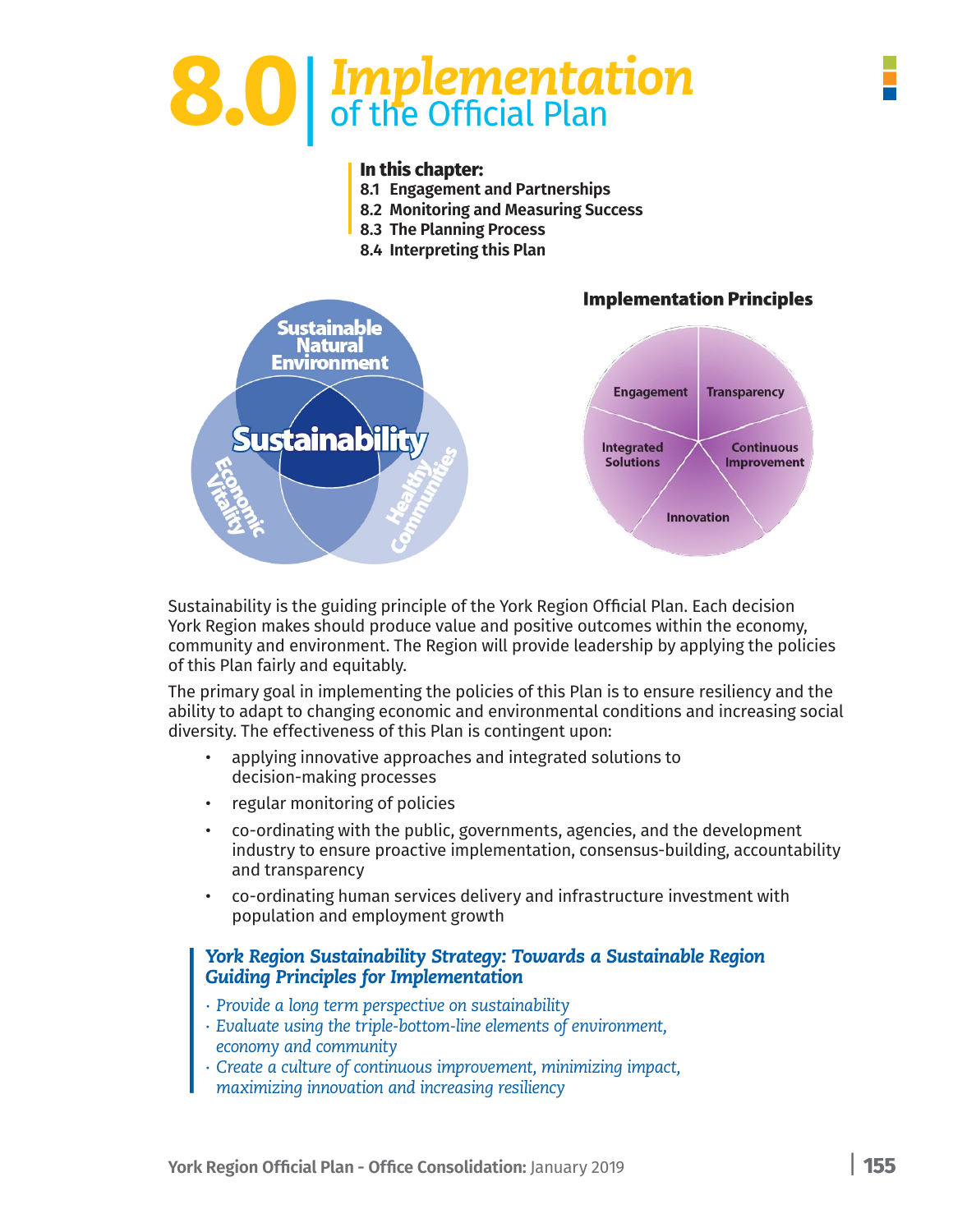



- *∙ Identify specific short-term achievable actions that contribute towards a sustainability legacy*
- *∙ Set targets, monitor and report progress*
- *∙ Foster partnerships and public engagement*
- *∙ Create a spirit of stewardship, shared responsibility and collaboration*
- *∙ Raise the level of sustainability awareness through education,*
- *dialogue and reassessment*
- *∙ Promote sustainable lifestyles and re-evaluation of our consumption and expectations*

### *8.1 Engagement and Partnerships*

York Region is committed to engaging its diverse population and strengthening community inclusivity to help ensure a stronger Plan. Through extensive engagement and effective partnerships, the Region's policies, strategies and operations will continue to respond to the unique needs of residents and businesses.

#### **Objective: To continuously engage and partner with communities, stakeholders and other levels of government.**

### **It is the policy of Council:**

**8.1.1** To consult in a timely manner with the public and the Province where required to ensure an accountable and transparent government.

**8.1.2** To provide sufficient information about amendment applications and engage the public using methods including public meetings, information centres, open houses, stakeholder workshops, newspaper, radio and television advertising, e-mail, internet, telephone and written correspondence.

**8.1.3** To engage, consult and partner, as appropriate, with First Nations and Métis Nation communities when considering planning applications and studies that may affect their interests.

**8.1.4** To ensure public meetings and materials are accessible for people with disabilities.

### *8.2 Monitoring and Measuring Success*

Comprehensive monitoring will help York Region measure the success of this Plan. Monitoring also allows the Region to respond to new trends and to continuously improve the effectiveness of this Plan. Ongoing monitoring and assessment will:

- identify emerging trends and related issues that could impact the relevancy of the policies in this Plan
- analyze the effectiveness of the policies and strategies within this Plan and other Regional initiatives
- provide the basis for adjustments and updates where required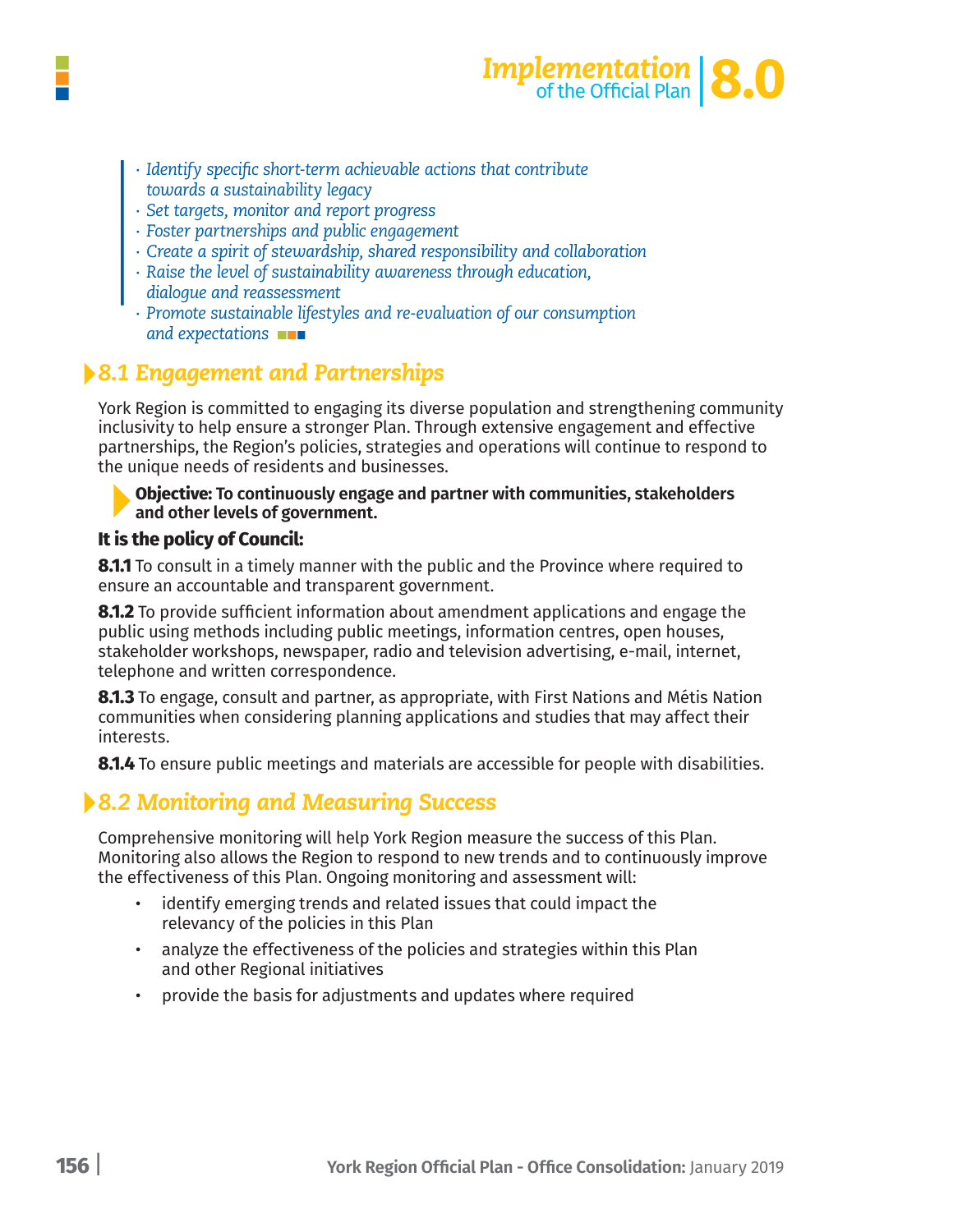# **8.0** | *Implementation*<br>
of the Official Plan

**Objective: To ensure policy directions in this Plan are successfully implemented to improve the economy, environment and community.**

### **It is the policy of Council:**

**8.2.1** To develop a series of indicators to measure success, based on the three themes of this Plan.

**8.2.2** To produce regular monitoring reports that measure the success of this Plan.

**8.2.3** To develop, in co-operation with local municipalities, common measuring and reporting tools to monitor progress towards targets established in this Plan, including:

- **a.** a minimum of 40 per cent of all residential development will occur within the built-up area as defined by the Province's Built Boundary in Places to Grow: Growth Plan for the Greater Golden Horseshoe, by 2015 and each year thereafter;
- **b.** an average minimum density that is not less than 50 residents and jobs per hectare in the *developable area* within the York Region *designated greenfield area;*
- **c.** a minimum 25 per cent new *affordable* housing units across the Region;
- **d.** a minimum density of 2.5 *floor space index* per development block in the Regional Centres;
- **e.** a minimum density of 3.5 *floor space index* per development block at, and adjacent to, the Vaughan Metropolitan Centre Station on the Spadina Subway Extension, and the Langstaff/Longbridge and Richmond Hill Centre Stations on the Yonge Subway Extension;
- **f.** energy and water efficiency standards and other sustainable building policies in this Plan; and,
- **g.** a minimum woodland cover of 25 per cent of the Region's total land area.
- **8.2.4** To conduct comprehensive reviews of this Plan at least every 5 years to ensure:
	- **a.** the policies and targets of this Plan are being met;
	- **b.** the objectives and policy directions remain realistic and appropriate with regard to changing social, economic, environmental and technological circumstances;
	- **c.** *intensification* and density targets are being met or exceeded;
	- **d.** this Plan conforms with Provincial Plans;
	- **e.** progress is being made towards sustainability, including energy and water efficiency, and waste reduction;
	- **f.** the protection of agricultural and rural lands; and,
	- **g.** the enhancement of natural heritage systems.

**8.2.5** That in the monitoring and review of this Plan, local official plans, subdivision applications and other planning approvals, the Region will consider commencing a *municipal comprehensive review* for settlement area expansion purposes earlier than a 5 year time frame based on, among other things, the:

- **a.** pace of growth and the *developable area* land supply of residential and non-residential lands;
- **b.** timing and delivery of capital infrastructure;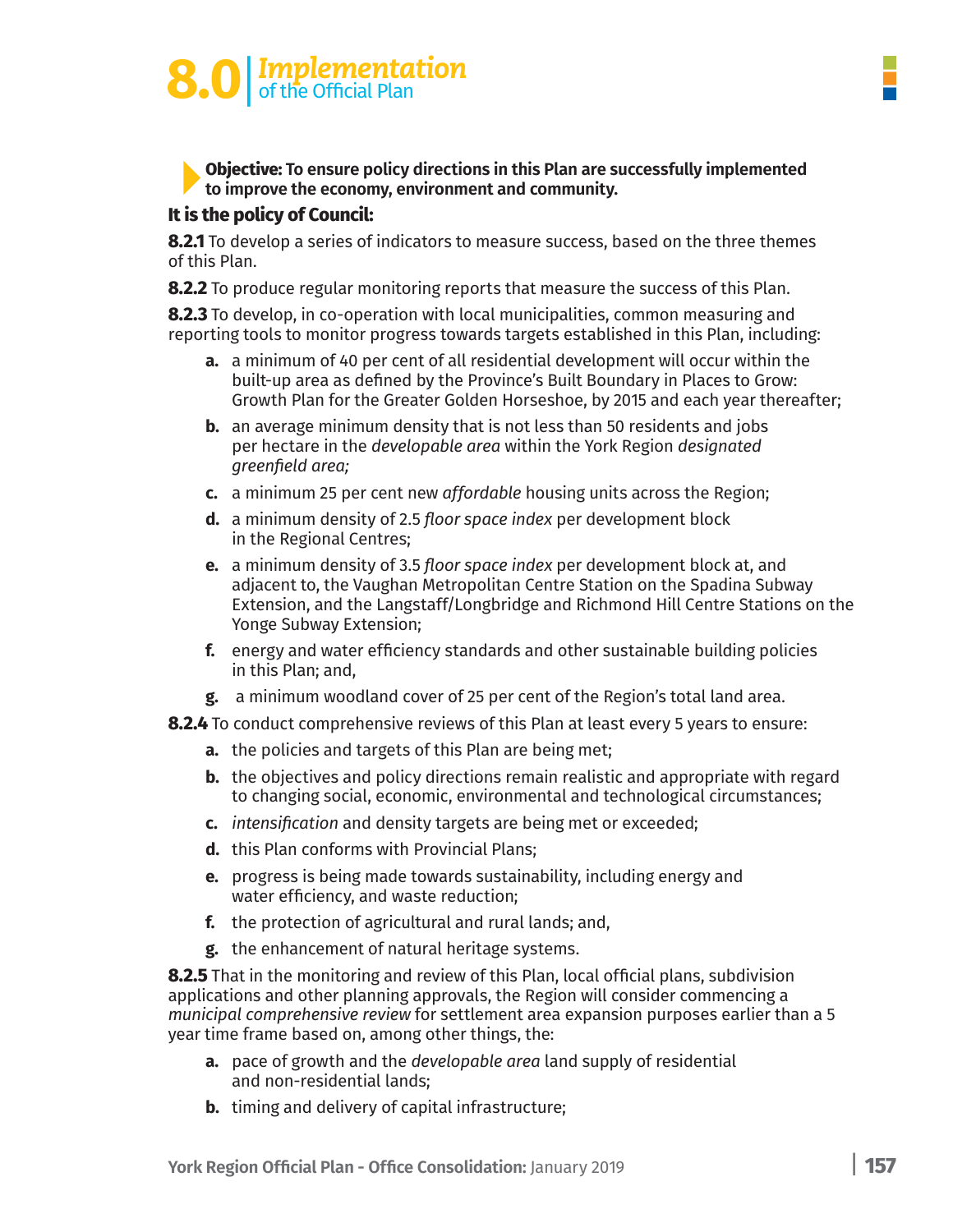



- **c.** achievement of targets established in this Plan;
- **d.** applicable Growth Plan and Regional Official Plan forecasts; and,
- **e.** changes in factual information and legal regulations that impact the above.

**8.2.6** To develop and maintain Regional information systems.

**8.2.7** That monitoring shall occur to ensure infrastructure is co-ordinated with the phasing of *new community areas.* Regular status reports will be provided on the pace of growth, timing of infrastructure, and the impact of *development* phasing on the Region's capital works plans.

**8.2.8** To develop an effective and publicly accessible data management system for natural heritage and water systems within the areas of the Oak Ridges Moraine Conservation Plan, the Greenbelt Plan and the Lake Simcoe Protection Plan in partnership with the Province and other stakeholders.

### *8.3 The Planning Process*

The Regional Official Plan sets the strategic policy framework for the structural elements of York Region. Local official plans shall establish policies that refine the policies of this Plan. Within this mutually supportive framework, a clear and effective planning process can be established.

An effective and efficient development review process is essential to the successful implementation of this Plan. This review process includes working with partners and stakeholders to achieve excellence in planning and implementation, which includes:

- ensuring positive outcomes for the economy, community and environment
- ensuring that new development meets or exceeds the energy and water efficiency standards specified in this Plan
- emphasizing excellence in urban design and transit-oriented development; and to ensure a diversity in housing types and affordability
- involving interested stakeholders at the outset of the review process to ensure that concerns and requirements are identified and addressed

#### **Objective: To ensure that the planning process is conducted in a transparent and timely manner.**

### **It is the policy of Council:**

**8.3.1** To work with communities, agencies, local municipalities and the Province to better co-ordinate the planning review process by such measures as engaging stakeholders early in the process, eliminating duplication, co-ordinating reviews, simplifying procedures and resolving conflicts.

**8.3.2** That local official plans and comprehensive zoning by-laws shall be brought into conformity with this Plan in a timely manner.

**8.3.3** To support local official plan and secondary plan policies that are more specific or restrictive than this Plan, provided such policies are consistent with the general intent and provisions of this Plan and applicable Provincial Plans. Policies on agriculture, mineral aggregate and wayside pits may not be more restrictive than the Oak Ridges Moraine Conservation Plan or the Greenbelt Plan.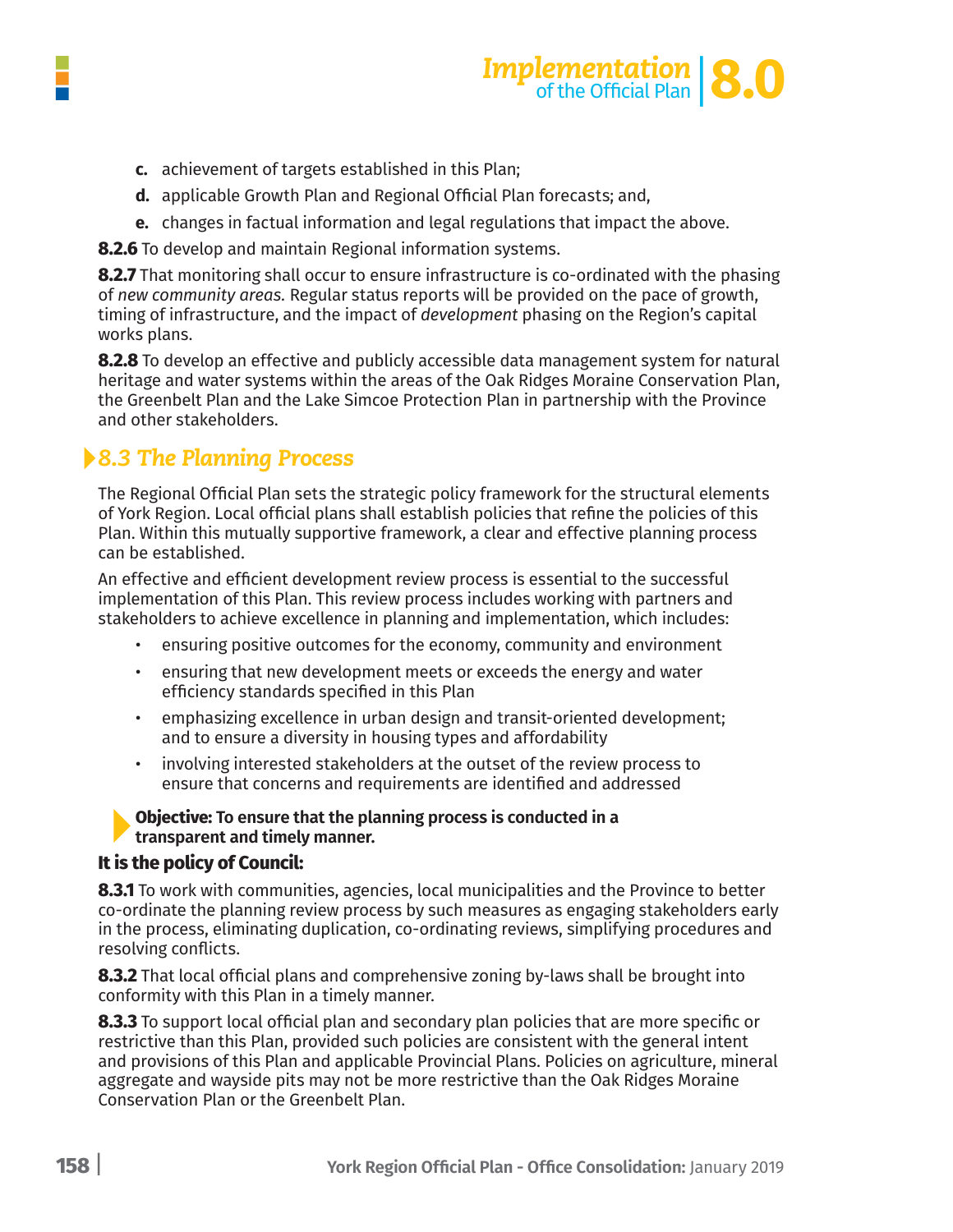# **Implementation**<br>of the Official Plan

**8.3.4** To consider the following factors in determining conformity between this Plan and local official plans:

- **a.** conformity with Provincial Plans, statutes, and regulations;
- **b.** consistency between the overall direction and long term objectives of the local official plan and those of this Plan; and,
- **c.** reasonable efforts in the local official plan to accommodate matters encouraged by the policies of this Plan, or to provide a statement indicating why such a policy direction is not appropriate in the local context.

**8.3.5** That the following timeframe targets shall be used in the review of local official plans and amendments:

| A request for exemption from Regional approval<br>as per policy 8.3.8 of this Plan                                           | 20 days  |
|------------------------------------------------------------------------------------------------------------------------------|----------|
| A minor or routine matter with no adverse Regional<br>implications and no objections (staff-delegated<br>approval authority) | 30 days  |
| A regionally significant local official plan or<br>official plan amendment                                                   | 180 days |

**8.3.6** To use the Community Improvement provisions of the Planning Act to implement the policies of this Plan. In doing so, the Region may:

- **a.** designate any part of the Region as a Community Improvement Project Area;
- **b.** enact a Regional Community Improvement Plan that utilizes incentive programs including making grants or loans within the Community Improvement Plan Area either to registered property owners or to local municipalities; and,
- **c.** participate in a Community Improvement Plan of a local municipality.

**8.3.7** That York Region may use Community Improvement Plans for:

- **a.** infrastructure that is within York Region's jurisdiction;
- **b.** land and buildings within and adjacent to existing or planned transit corridors that have the potential to provide a focus for higher density mixed-use development and redevelopment; and,
- **c.** affordable housing.

**8.3.8** That amendments to local official plans may be exempt from Regional approval where they are of local significance and no Regional interest is adversely affected. Amendments impacting any one of the following areas are not eligible for exemption:

- **a.** applications directly and substantially affecting Regional servicing infrastructure: i.e., streets, water, wastewater;
- **b.** applications that substantially change Regional capital forecasts;
- **c.** urban boundary expansions;
- **d.** applications for employment land conversion;
- **e.** major applications that will adversely affect Regional traffic flows;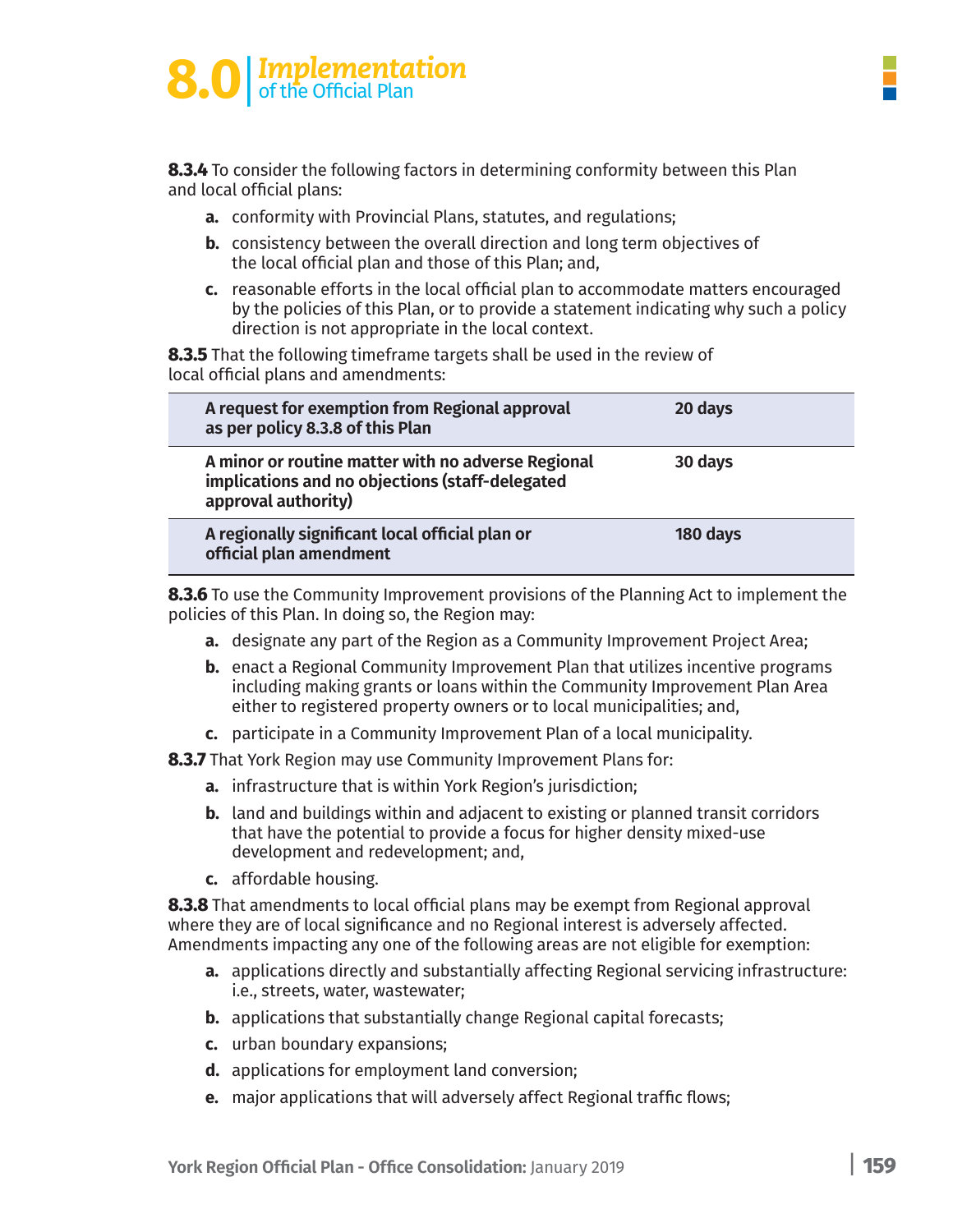



- **f.** major secondary plans;
- g. retail applications having a Regional impact;
- h. applications which are not consistent with the Provincial Policy Statement or Places to Grow: Growth Plan for the Greater Golden Horseshoe;
- **i.** applications within the Regional Greenlands System;
- **j.** applications with cross-boundary impacts;
- k. applications in the Parkway Belt West Plan;
- **I.** applications within the Oak Ridges Moraine and Greenbelt, outside of Towns and Villages and the Urban Area shown on Map 1;
- m. applications subject to the Lake Simcoe Protection Plan outside of settlement areas as set out in that Plan; or,
- **n.** applications that have had a statutory public meeting.

**8.3.9** To prepare, in consultation with the public and local municipalities, strategies, quidelines and documents to facilitate the implementation of the policies of this Plan.

*This Plan will be supported by various strategies, guidelines and other documents. While non-statutory and non-mandatory in nature, these documents provide guidance to assist with the implementation of the goals, objectives, policies and overall vision of the Official Plan. The following are examples of some of these documents:*

- *∙ Transit-Oriented Development Guidelines*
- *∙ New Communities Guidelines*
- *∙ Affordable housing implementation framework*
- *∙ Guidelines for Regional Centres and Corridors*

**8.3.10** To co-ordinate planning efforts with surrounding municipalities so that natural heritage systems and corridors, water and wastewater services, streets, transit, utilities and communities are linked across Regional boundaries.

**8.3.11** That amendments to this Plan shall be guided by the following:

- **a.** the need for the proposed change;
- **b.** the effect of the proposed change on the need for Regional services and facilities;
- **c.** the implications that the amendment may have for other parts of this Plan;
- **d.** the impact of the proposed change on the ability of the Region to achieve the goals, objectives and policies expressed in this Plan, or on other Regional policies, programs or interests; and,
- **e.** the Provincial Policy Statement and other applicable Provincial Plans, statutes and regulations.

**8.3.12** To determine whether an application to amend this Plan is complete, the following will be required:

- **a.** a completed Regional Official Plan Amendment application form;
- **b.** the current application fee:
- **c.** a draft of the proposed amendment, including the proposed text and all proposed schedules;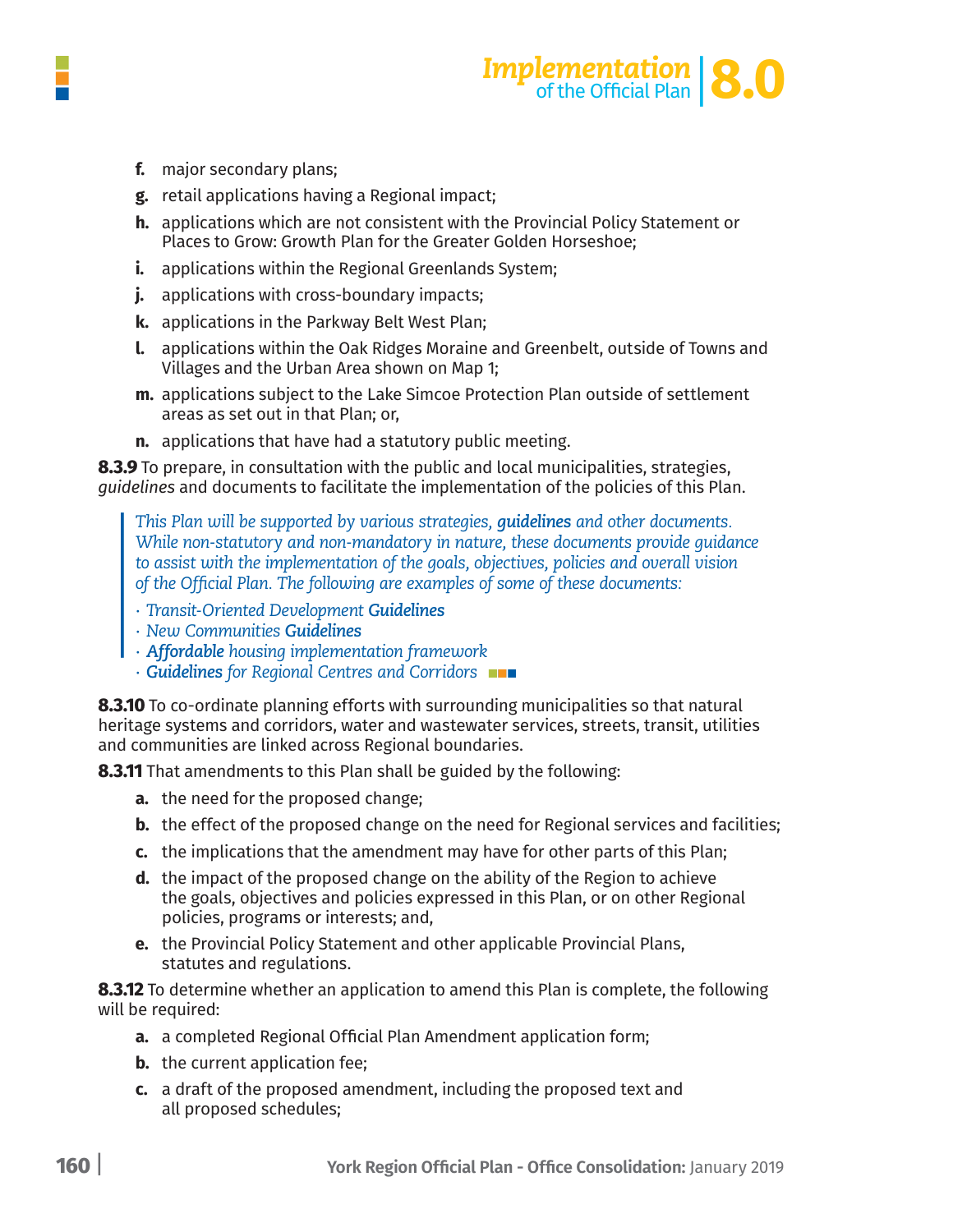# **8.0** | *Implementation*<br>
of the Official Plan



- **d.** at least one pre-application meeting to determine the required information and materials; and,
- e. other requisite information and materials as determined through the pre-application meeting(s).

**8.3.13** That Table 3 below contains a list of studies that may be required to properly evaluate the proposed amendment. The required studies will be determined in consultation with the applicant during the pre-application meeting.

8.3.14 That for an amendment application that has been deemed complete, additional reports and studies may be identified and required. These additional requirements do not affect the original complete application date.

8.3.15 That all Regional studies required in this Plan be included in local municipal official plan complete applications listings.

### **Table 3 - Possible Regional Planning Studies Required<br>to Evaluate a Proposed Amendment to this Plan**

| <b>Planning Studies</b>                                                       | <b>Circumstance</b>                                                                                                                                                                                                                                                                 |
|-------------------------------------------------------------------------------|-------------------------------------------------------------------------------------------------------------------------------------------------------------------------------------------------------------------------------------------------------------------------------------|
| <b>Archaeological</b><br><b>Assessment</b>                                    | Development on lands containing significant or<br>potentially significant archaeological resources                                                                                                                                                                                  |
| <b>Agricultural Impact Study</b>                                              | Non-agricultural development within the Greenbelt                                                                                                                                                                                                                                   |
| <b>Contaminant Management Plan</b>                                            | Major development within highly vulnerable aquifers                                                                                                                                                                                                                                 |
| <b>Earth Science</b><br><b>Heritage Evaluation</b>                            | Development within the minimum area of influence of<br>an earth science area of natural or scientific interest                                                                                                                                                                      |
| <b>Environmental</b><br><b>Impact Statement</b>                               | Development within 120 metres of the Regional Greenlands<br>System but outside of the Oak Ridges Moriane<br>and the Greenbelt                                                                                                                                                       |
| <b>Greenbelt Plan Conformity</b>                                              | Development within the Greenbelt                                                                                                                                                                                                                                                    |
| <b>Hydrological</b><br><b>Evaluation</b>                                      | Development within 120 metres of a key hydrological<br>feature on the Oak Ridges Moraine or Greenbelt                                                                                                                                                                               |
| <b>Infiltration Management Plan</b>                                           | Major development within significant groundwater recharge areas                                                                                                                                                                                                                     |
| <b>Lake Simcoe Protection</b><br><b>Conformity Plan</b>                       | Development with the Lake Simcoe watershed                                                                                                                                                                                                                                          |
| <b>Landform Conservation</b><br><b>Area Plan</b>                              | Development on landform conservation areas<br>within the Oak Ridges Moraine                                                                                                                                                                                                         |
| <b>Mineral Aggregate Study</b>                                                | Development within and/or adjacent to mineral aggregate resources                                                                                                                                                                                                                   |
| <b>Natural Heritage</b><br><b>Evaluation</b>                                  | Development on or within 120 metres of a key natural heritage<br>feature on the Oak Ridges Moraine, or the Natural Heritage<br>System of the Greenbelt, or the Lake Simcoe watershed outside<br>the Greenbelt or Oak Ridges Moraine planning areas<br>and existing settlement areas |
| <b>Oak Ridges Moraine</b><br><b>Conservation Plan</b><br><b>Conformity</b>    | Development within the Oak Ridges Moraine                                                                                                                                                                                                                                           |
| <b>Planning Justification</b>                                                 | All Regional Official Plan Amendment applications                                                                                                                                                                                                                                   |
| <b>Regional Impact Analysis</b>                                               | Applications for retail spaces greater than<br>30,000 square metres of gross leasable area                                                                                                                                                                                          |
| <b>Source Water Impact</b><br><b>Assessment and</b><br><b>Mitigation Plan</b> | Development within wellhead protection areas<br>and intake protection zones                                                                                                                                                                                                         |
| <b>Transportation Study</b>                                                   | All Regional Official Plan Amendment applications                                                                                                                                                                                                                                   |
| <b>Water and Wastewater</b><br><b>Servicing Plan</b>                          | All Regional Official Plan Amendment applications                                                                                                                                                                                                                                   |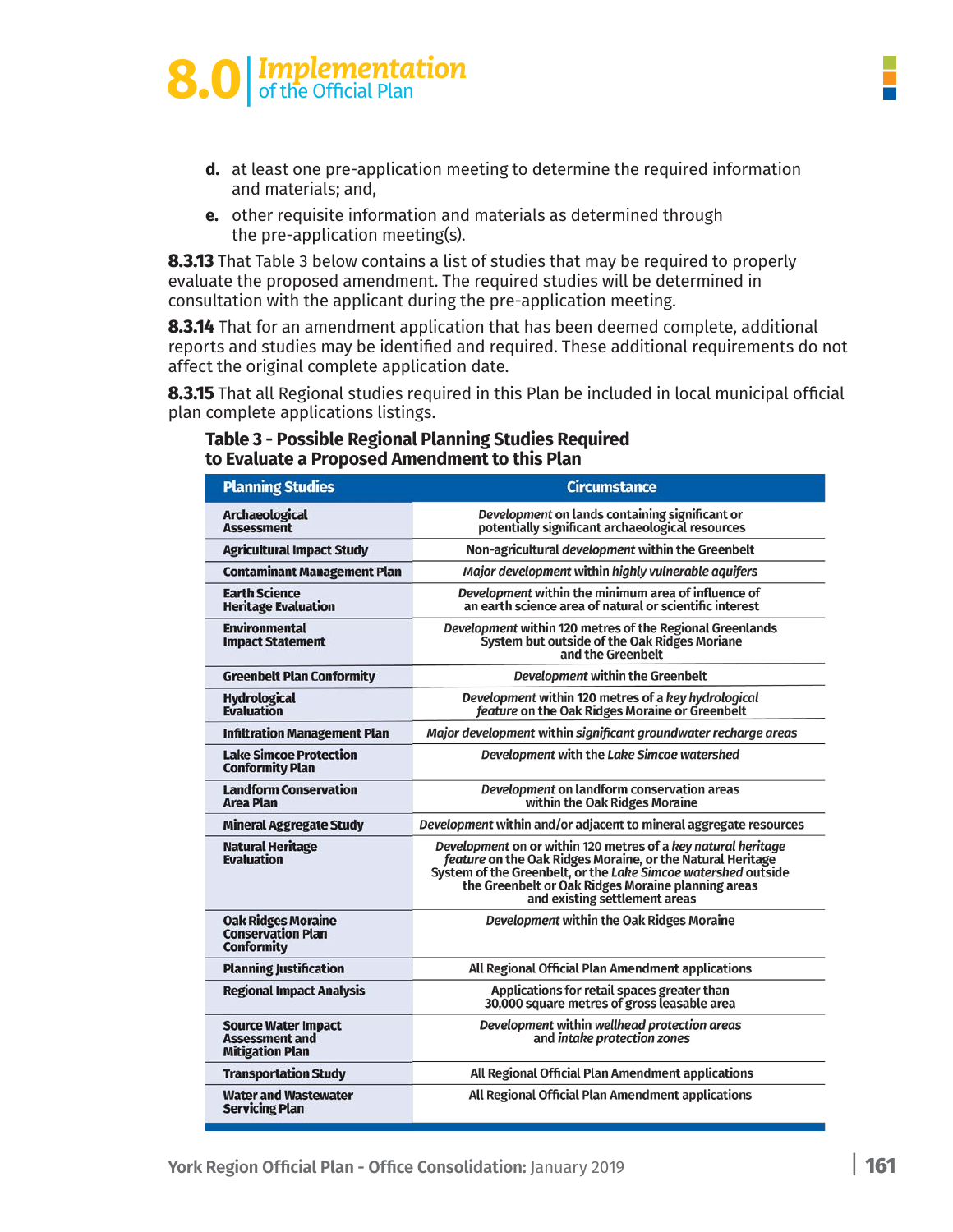



**8.3.16** That if approval of a draft plan of subdivision lapses, opportunities for achieving the growth management targets established in policy 8.2.3 of this Plan shall be considered as part of the development review process.

**8.3.17** That if a plan of subdivision or part thereof has been registered for eight years or more, and does not meet the growth management targets established in policy 8.2.3 of this Plan and does not conform to the policies of this Plan, Regional Council or the Council of the respective local municipality shall use its authority under Section 50(4) of the Planning Act to deem it not to be a registered plan of subdivision.

**8.3.18** That Regional Council or the Council of the respective local municipality shall require that approvals of draft plans of subdivision include a lapsing date in accordance with Section 51(32) of the Planning Act.

### *8.4 Interpreting This Plan*

The following provides a guide for the interpretation of individual policies of this Plan.

### **Objective: To provide clarity in the interpretation of this Plan.**

### **It is the policy of Council:**

**8.4.1** That the goals, objectives, policies, Tables 1, 2 and 3, Definitions and Maps contained herein constitute the York Region Official Plan. Chapter 1, other tables, graphics, text contained in the sidebars [now depicted as inline text preceded by blue vertical bar] and introductory text of each section in this Plan, and Figures 1, 2 and 3 are intended to be illustrative and are provided for information only. Unless otherwise specified in this Plan, any deviation from these provisions is prohibited or will require an amendment to this Plan.

**8.4.2** That all policies of this Plan must be considered together to determine conformity. Individual policies should not be read or interpreted in isolation.

**8.4.3** That the boundaries and facilities identified on Maps 1 to 12 are intended to indicate the general location. Exact boundaries shall be defined in local official plans and zoning by-laws, except in the following cases:

- **a.** the boundary of the Oak Ridges Moraine Conservation Plan and the Greenbelt Plan. In this case, the boundary may only be clarified through reference to the applicable Provincial Regulations; and,
- **b.** the boundaries of the Urban Area identified on Map 1, are fixed where they are identified by a municipal street, rail line, parcel fabric as it exists on the day of adoption of this Plan, lot and/or concession blocks, or, other clearly identifiable physical features.

**8.4.4** That amendments to land use designations will only be considered within the Oak Ridges Moraine Conservation Plan Area:

- **a.** as part of a provincial review of that Plan;
- **b.** as provided for in the Oak Ridges Moraine Conservation Plan and the Oak Ridges Moraine Conservation Act, 2001, as amended; or,
- **c.** within Urban Areas of Towns and Villages.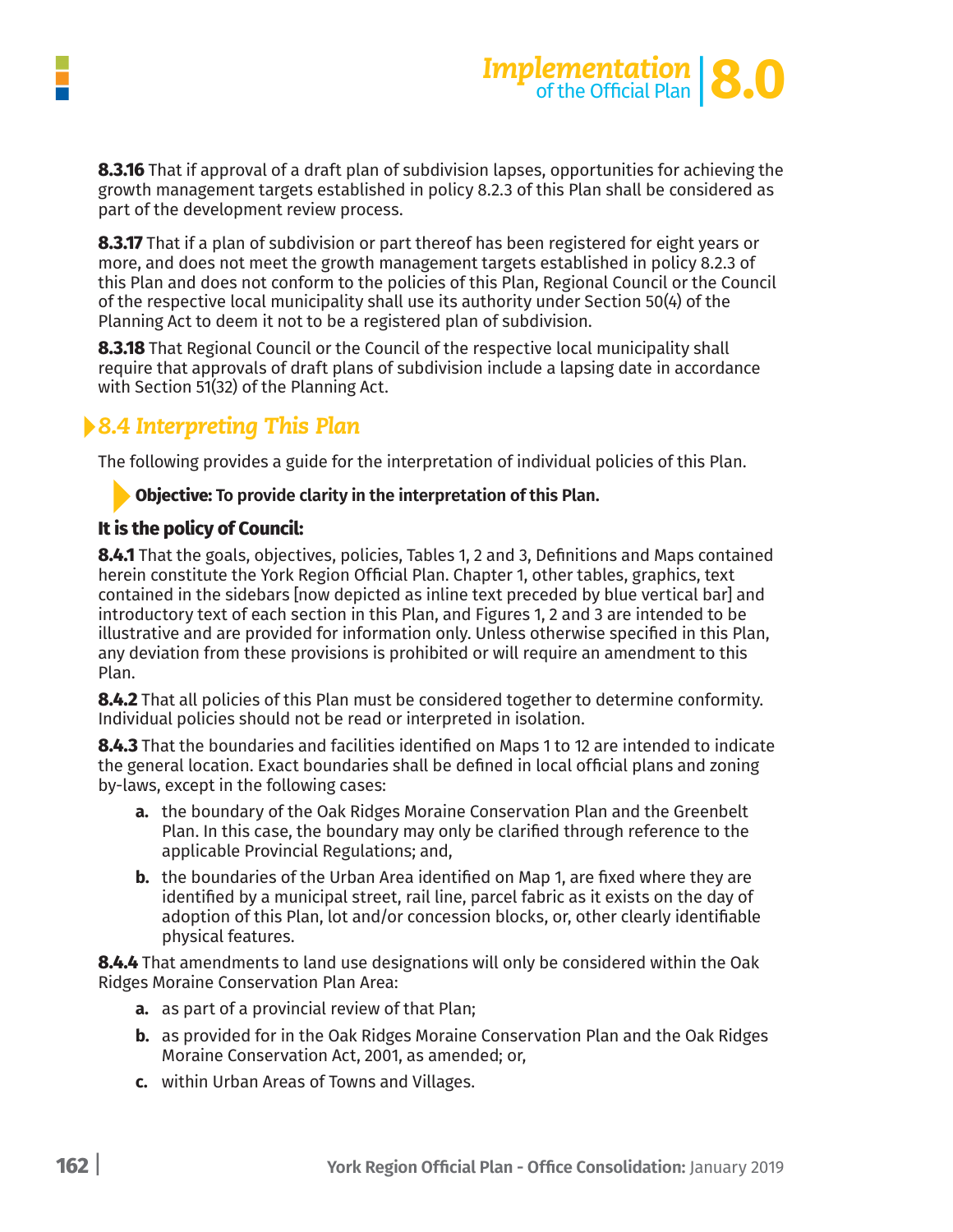### **8.0** | *Implementation*<br>
of the Official Plan

**8.4.5** That notwithstanding policy 8.4.4 of this Plan, technical amendments to correct mapping errors within the Oak Ridges Moraine Conservation Plan Area are permitted in accordance with policy 8.4.13.

**8.4.6** That amendments to the Protected Countryside of the Greenbelt Plan will not be considered unless part of the provincial review of that Plan in 2015, except as provided for in the Greenbelt Plan or the Greenbelt Act, 2005.

**8.4.7** That as input to the 2015 review of the Oak Ridges Moraine Conservation Plan and the Greenbelt Plan, the Region, in consultation with the local municipalities, will monitor and review:

- **a.** the availability of strategically located employment lands and determine whether there is a need to consider re-designation of lands for employment. Factors that will be considered in this review include the balance of employment and residential opportunities, access to services, and access to 400-series highways; and,
- **b.** the designation of the Agricultural Area and the Rural Area in this Plan and in local municipal official plans.

**8.4.8** That should Provincial Plans be amended as a result of the review in policy 8.4.7 of this Plan, this Plan and local municipal official plans shall be amended accordingly.

**8.4.9** That nothing in this Plan prevents local municipal official plans and zoning by-laws from being more restrictive.

Notwithstanding the above, neither this Plan nor local municipal official plans or zoning by-laws may be more restrictive than the Greenbelt Plan or the Oak Ridges Moraine Conservation Plan Areas insofar as agricultural uses, mineral aggregate operations and wayside pits are concerned.

**8.4.10** That the boundaries and policies of the Parkway Belt West Plan as amended, take precedence over the designation shown on Map 1 of this Plan. Where the Parkway Belt West Plan is amended to remove lands, the Regional land use designation of the abutting lands outside of the Parkway Belt West Plan will apply without amendment to this Plan.

**8.4.11** That in the case of a discrepancy between the text and the related map, the policies will take precedence.

**8.4.12** No amendment to this Plan is required to construct new or expanded infrastructure subject to and approved under the Environmental Assessment Act which considers the sustainability and growth management objectives of this Plan and is in conformity with Provincial Plans.

**8.4.13** That an amendment to this Plan is not required and changes may be made during office consolidations for:

- **a.** additions or deletions to the Region's area and application of the land use designation of the abutting lands, when the addition is a result of realignments to provincial highways or Regional boundary streets;
- **b.** altering the numbering and arrangement of provisions in this Plan;
- **c.** updating the base mapping used in this Plan or adding base information to maps to show existing and approved infrastructure;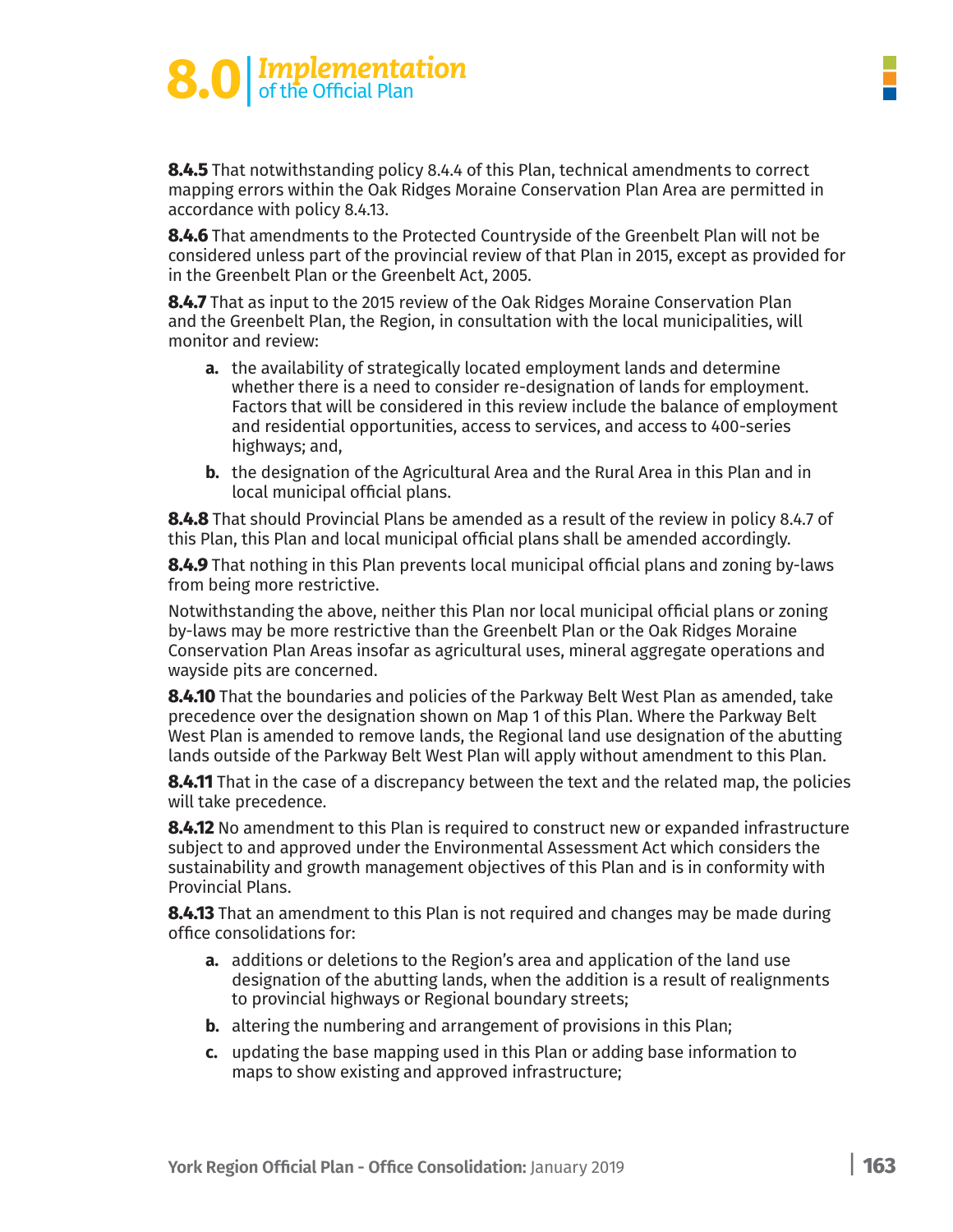



- **d.** updating environmental Maps 2 through 5 in accordance with the policies of Section 2.2 of this Plan;
- **e.** correcting clerical, grammatical, spelling and technical mapping errors;
- **f.** changing format or presentation; or,
- **g.** altering punctuation to obtain a uniform mode of expression.

### **Transition**

**8.4.14** That all planning decisions shall conform to the Provincial Plans and shall be consistent with the Provincial Policy Statement, subject to applicable Provincial transition provisions.

**8.4.15** That legally existing land uses that conform with in-force local official plans, zoning by-laws and *Ministerial Zoning Orders,* at the time this Plan is approved, are permitted to continue to the extent provided for in the local official plans and zoning by-laws and *Ministerial Zoning Orders.* 

**8.4.16** That all official plans and zoning by-laws and amendments thereto shall be brought into conformity with this Plan, except as provided for in policies 8.4.17 through 8.4.20 of this Plan.

**8.4.17** That applications for draft plans of subdivision and condominium, consents, zoning, site plans or minor variances, which are complete as of the date of approval of this Plan and that conform with in-force local official plans are required to conform only with the policies in-force at the time of the complete application, until the date this Plan is amended pursuant to the next comprehensive review. Notwithstanding the above, the consideration and approval of such applications by York Region shall also be based on the Transit and Transportation policies in Section 7.2 of this Plan and Transit Network and Street rights-of-way shown on Maps 11 and 12 of this Plan, except as otherwise provided for in Minutes of Settlement in accordance with policies 8.4.19 and 8.4.20 of this Plan.

**8.4.18** That the provisions of this Plan represent Council's opinion of best planning practices, and accordingly, proponents with applications that meet the requirements of 8.4.17 above, are encouraged but not required to work with the Region and local municipalities to make those applications meet the objectives and policies of this Plan.

**8.4.19** Within the following secondary plan areas, where time-limited and area-specific Minutes of Settlement have been executed prior to the approval of this Plan, applications submitted before or after the date of approval of this Plan, for draft plans of subdivision and condominium, consents, zoning, site plans or other approvals, which conform with the in-force secondary plan as finally approved by the Ontario Municipal Board or approval authority or as otherwise provided by the Minutes of Settlement, are deemed to conform with this Plan:

- **a.** Aurora 2C Secondary Plan Area (OPA 73);
- **b.** Nashville Heights Secondary Plan (OPA 699);
- **c.** David Dunlap Observatory Secondary Plan (OPA 270); and,
- **d.** North Leslie Secondary Plan Area (OPA 257).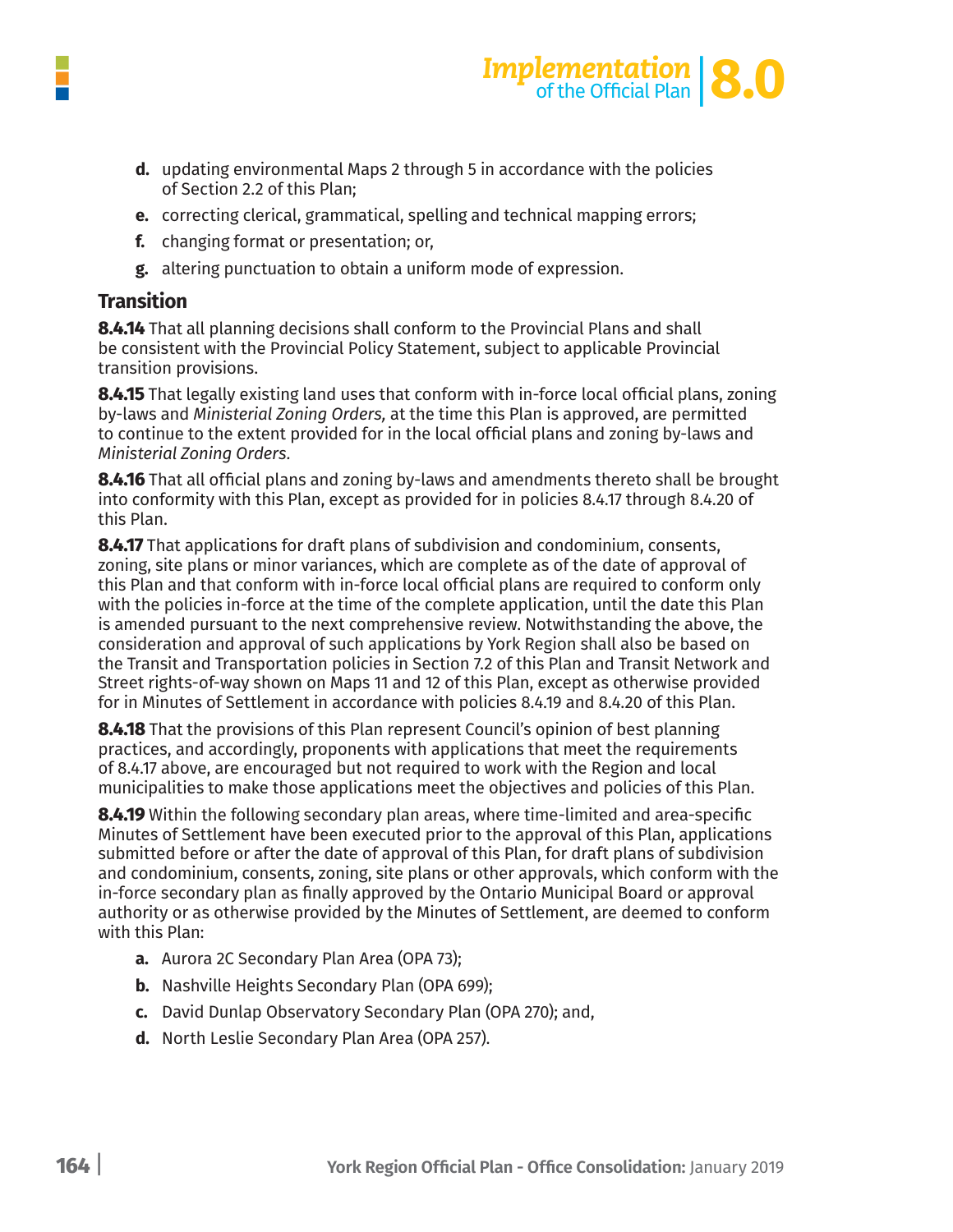# **8.0** | *Implementation* of the Official Plan

**8.4.20** That the following site-specific planning applications and subsequent planning applications referenced in area-specific Minutes of Settlement, executed prior to the approval of this Plan, are deemed to conform to this Plan provided that they conform to the Minutes of Settlement and any secondary plans applicable and in-force at the date of execution of the Minutes of Settlement:

- **a.** Helmhorst Investments Ltd. 19T03V13 (Vaughan);
- **b.** Times Development Group 19T07M03 (Markham);
- **c.** Loblaw Properties Limited ZBA 215-06 (Richmond Hill);
- **d.** Loblaw Properties Limited OPA 147, ZBA 2006-6 and ZBA 2006-7 (Markham); and,
- **e.** SmartCentres and Calloway Real Estate Investment Trust (Vaughan).

**8.4.21** With respect to the parcels referenced in the site-specific Minutes of Settlement set out below, the policies set out in Section 4.3 and 4.4 and related policies and definitions of this Plan will be implemented as specified therein:

**a.** SmartCentres - Minutes of Settlement executed September 6, 2012 regarding Aurora North and Box Grove.

**8.4.22** With respect to the parcels referenced in the site specific Minutes of Settlement set out below, policy 3.5.7 of this Plan will be implemented as specified therein:

**a.** Yonge Bayview Holdings Inc.

#### **Greenbelt Plan**

**8.4.23** That existing uses and residential dwellings on existing lots of record in the Greenbelt are subject to Section 4.5 of the Greenbelt Plan.

**8.4.24** That in the Greenbelt Plan Area, where a local municipal official plan was amended prior to December 16, 2004 to specifically designate land uses, the approval may continue to be recognized through the municipal Greenbelt conformity exercise and further applications required under the Planning Act or Condominium Act to implement the official plan approval are not required to conform to the Greenbelt Plan and are permitted in this Plan.

**8.4.25** That where a local municipal zoning by-law was amended prior to December 16, 2004 to specifically permit land use(s), the approval may continue to be recognized through the municipal Greenbelt conformity exercise and any further applications required under the Planning Act or Condominium Act, 1998 to implement the land use permitted by the zoning by-law are not required to conform to the Greenbelt Plan.

Applications to further amend the site-specific official plan or zoning by-law permissions referred to above for uses similar to or more in conformity with the provisions of the Greenbelt Plan are also permitted. All such applications should, where possible, seek to achieve or improve conformity with the Greenbelt Plan.